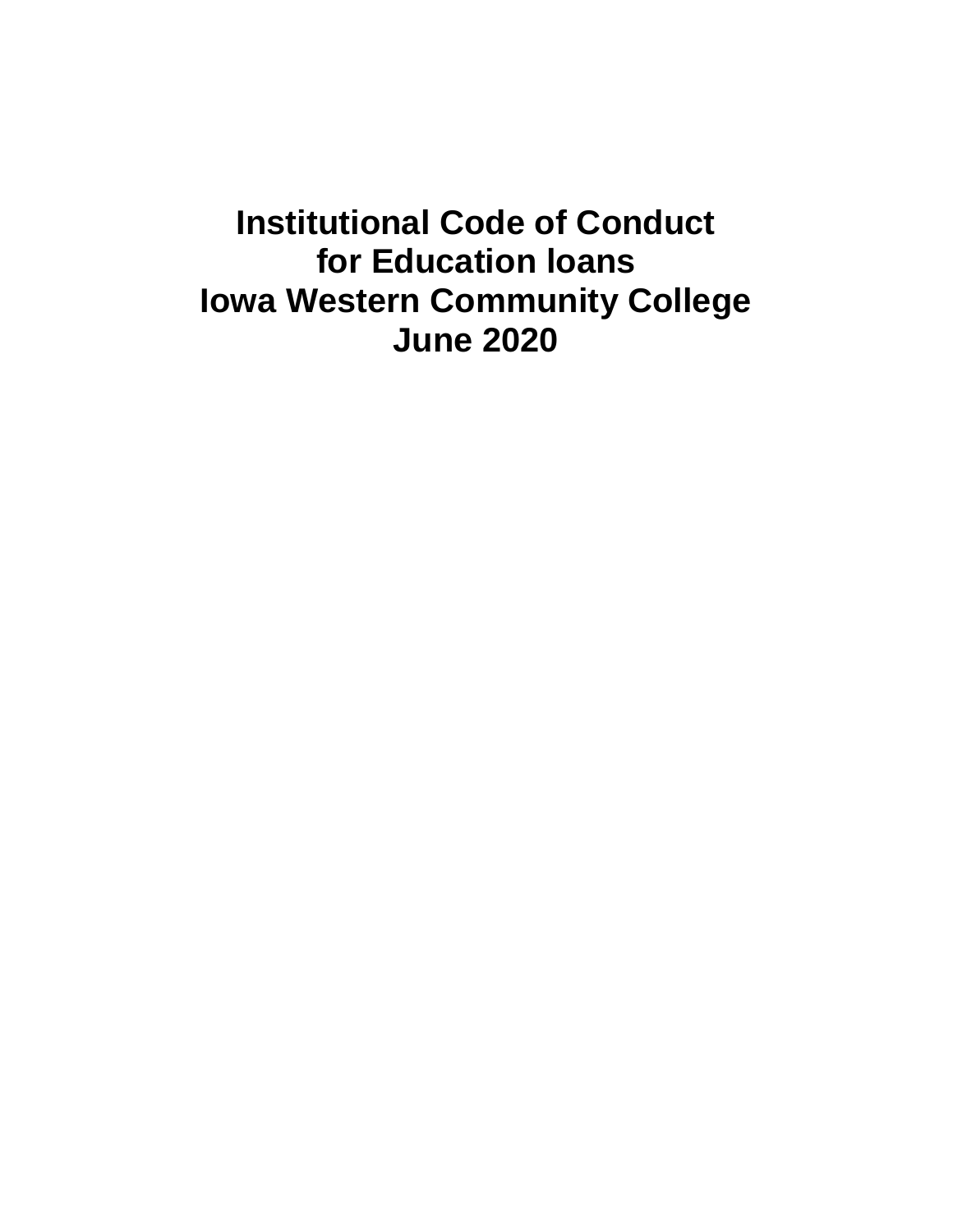# **Introduction**

Iowa Code Section 261F.2, Sections 487(a)(25)(A) and 487(e) of Title IV of the Higher Education Act (HEA), and federal regulations contained in 34 CFR 668.14(b)(27), and 34 CFR 601.21 require Iowa Western Community College (referred to throughout this document as "the institution") to develop, administer, and enforce a Code of Conduct. The Code of Conduct sets forth standards for business relationships between colleges and universities, their affiliated organizations and entities, private entities that make or hold education loans (referred to throughout this document as "lender"), and guarantors of loans made under the Federal Family Education Loan Program (FFELP).

A *private education loan* is any loan that is not made under Title IV of the HEA and is issued to a borrower expressly for postsecondary education expenses, regardless of whether the loan is provided through the institution that the student attends or directly to the borrower from the lender. A private loan secured by a dwelling or an extension of credit under an open-end consumer credit plan (e.g., a home equity line of credit, or open line of credit tied to a Certificate of Deposit) is not considered a private education loan.

### *Iowa Code Section 261.F1(10)*

All of the following individuals or entities associated with the institution must comply with this code of conduct governing education loan activities:

- An employee
- A contract employee
- A director or officer
- A trustee
- An agent including an "institution-affiliated organization" (see below), booster club, or other organization directly or indirectly associated with or authorized by the institution or an employee of the institution

An *institution-affiliated organization* is an organization that is directly or indirectly affiliated with us and includes, but is not limited to, an alumni, athletic, social, academic, or professional organization.

*Iowa Code Sections 261F.2(1) and 261F.1(2) and (3); 34 CFR 601.2 definition of institution-affiliated organization*

### **Distribution Requirements**

This code of conduct must be published prominently on our Internet site.

*Iowa Code Section 261F.2(1)(b) ; 34 CFR 601.21(a)(2)(ii)*

If an institution-affiliated organization (see above) participates in a preferred lender arrangement\*, and that organization has a Web site, our Code of Conduct must be published on the institution-affiliated organization's Web site.

*34 CFR 601.21(b)(2)*

At least annually, the institution's officers, employees, and agents who have responsibilities for education loans must be informed of the provisions of this code of conduct. An institution-affiliated organization (see above) that participates in a preferred lender arrangement\* must notify its officers,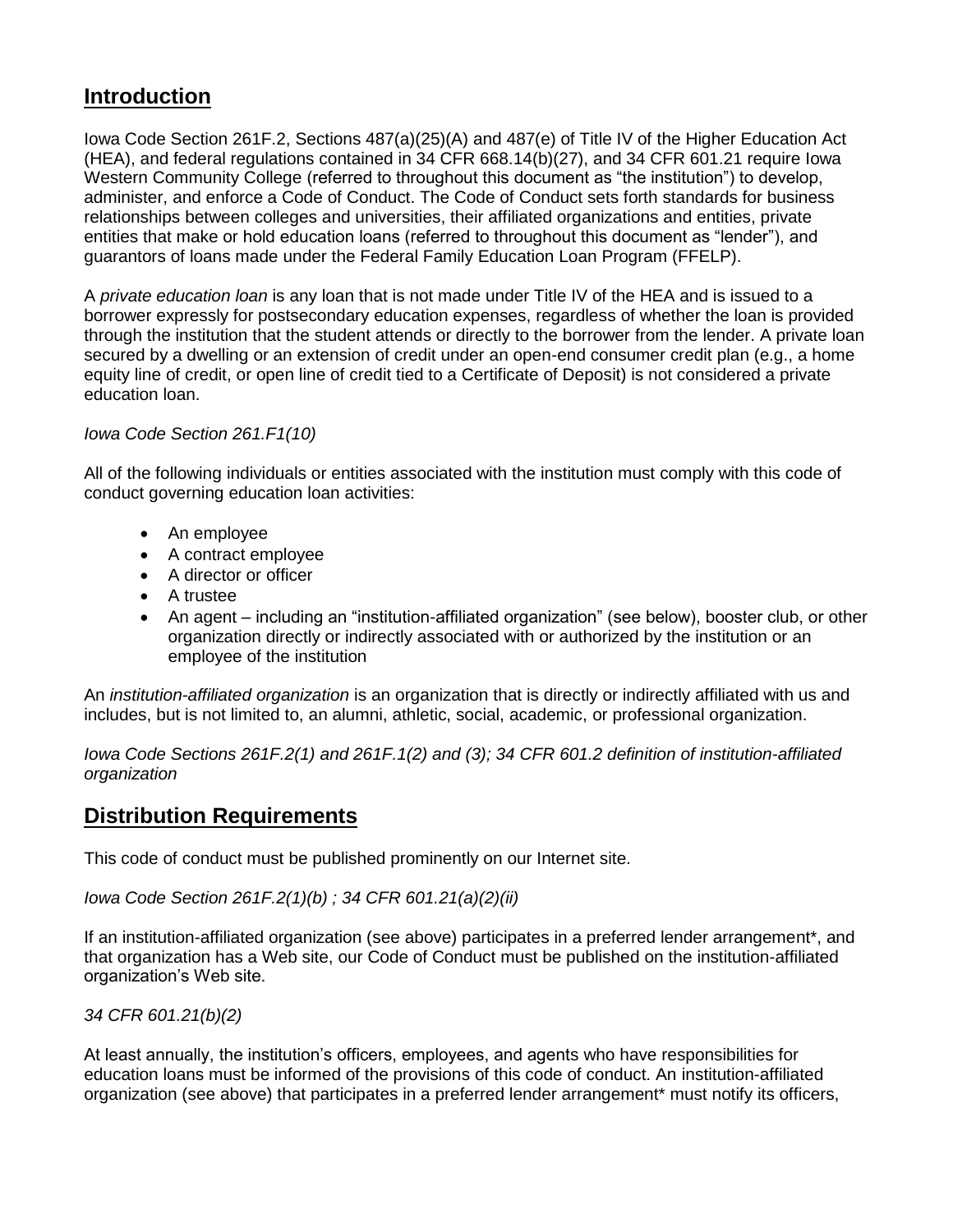employees, and agents who have responsibilities for education loans of the provisions of this Code of Conduct at least annually.

*34 CFR 601.21(a)(2)(iii) and (3)*

\*See "Preferred Lender Arrangements" for more information.

### **Gifts**

### **Impermissible Activities**

An officer, employee, or agent of the institution who is employed in the financial aid office or who otherwise has direct responsibilities with respect to education loans must not solicit or accept any gift from a lender, lender servicer, or guarantor. See exceptions below under "Permissible Activities."

### *Gifts to Family Members or Others*

A gift to a family member of the institution's officer, employee, or agent, or a gift to an individual based on that individuals' relationship with the institution's officer, employee, or agent is not permissible if **either** of the following applies:

- The gift is given with the knowledge and acquiescence of the institution's officer, employee, or agent, **or**
- The officer, employee, or agent has reason to believe the gift was given because of that person's official position with the institution.

### *Gift Definition*

A gift means any gratuity, favor, discount, entertainment (including expenses for shows, sporting events, or alcoholic beverages), hospitality (including private parties of select training or conference attendees), loan, or other item having a monetary value of more than a "de minimus" or nominal value**<sup>1</sup>** . A gift includes services, transportation, lodging, or meals, whether provided in kind, by purchase of a ticket, payment in advance, or reimbursement after the expense has been incurred.

*Iowa Code Sections 261F.1(5) and 261F.3(1) and (2); HEA Section 487(e)(2); 34 CFR 682.200(b) Definition of "Lender" (5)(i)(A)(8); 34 CFR 682.401(e)(1)(i)(D); 34 CFR 601.21(c)(2)(i) and (ii); November 1, 2007, Federal Register, Vol. 72, No. 211, p. 61981*

### **Permissible Activities**

An officer, employee, or agent of the institution, or a member of an organization affiliated with the institution, may accept items of a "de minimus" or nominal**1** value from a lender, lender servicer, or guarantor that are offered as a form of generalized marketing or advertising or to create good will.

Examples of permissible gifts include, but are not limited to, the following:

- Pens or pencils
- Notepads; sticky-notes
- Calculators
- Small tote bags
- Other individual office supply items

**<sup>1</sup>"De minimus" or nominal value is undefined in Iowa Code, federal law or the U.S. Department of Education's regulations (34 CFR 601.21). Employees of state agencies should consult their personnel policies for any additional restrictions on the acceptance of gifts.**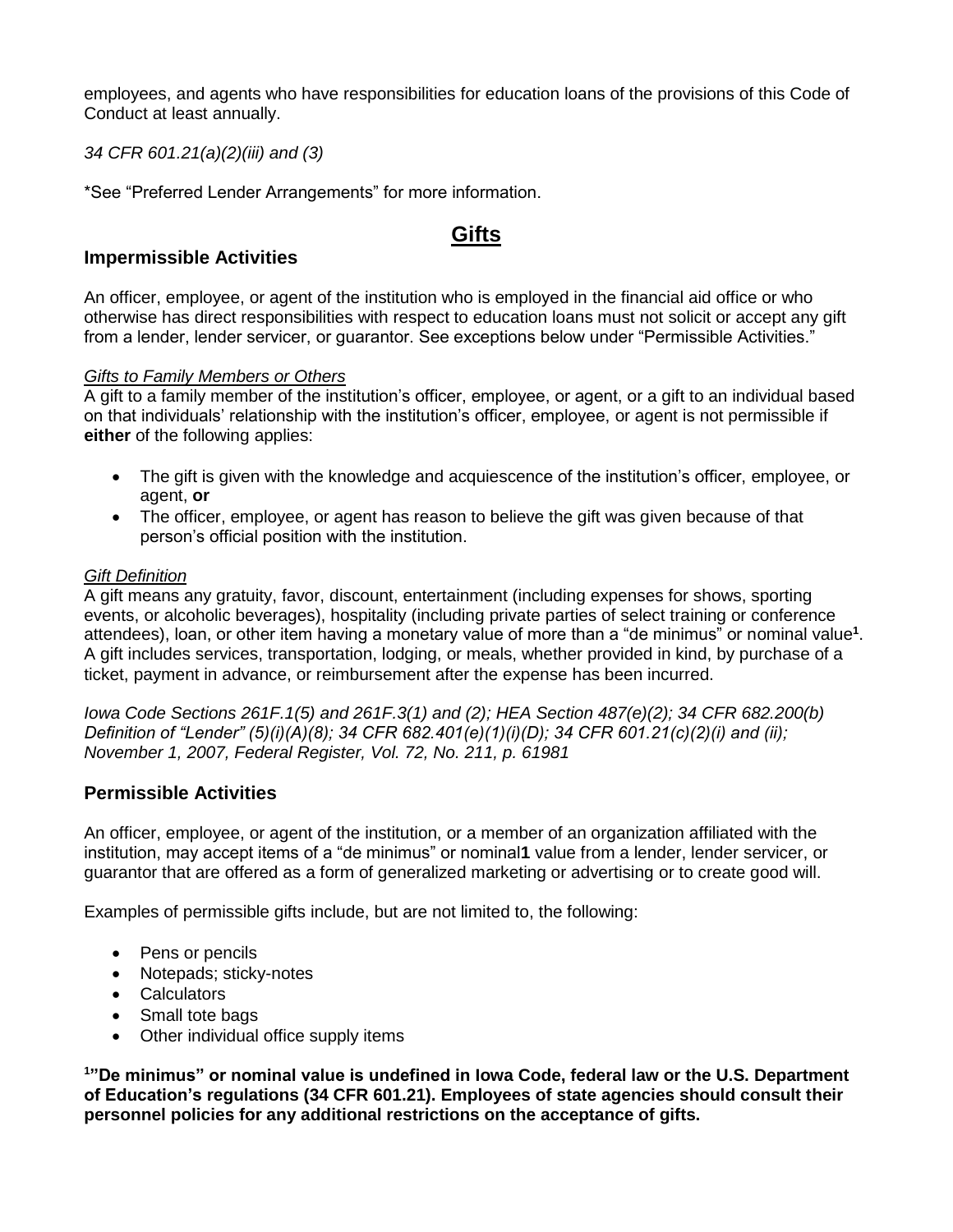An employee of the institution may also accept items of value from a lender, lender servicer, or guarantor that are also offered to the general public.

*Iowa Code Section 261F.1(5)(l) and (m); HEA Section 487(e)(2)(B); 34 CFR 682.200(b) Definition of "Lender" (5)(ii)(J); 34 CFR 682.401(e)(2)(ix)*

### **Philanthropic Gifts/Contributions to the Institution**

### **Impermissible Activities**

The institution will not accept philanthropic contributions from a lender, lender servicer, or guarantor that are related to the education loans the lender, lender servicer, or guarantor provides to our students and families, or that are made in exchange for any advantage related to education loans.

*Iowa Code Section 261F.1(5)(d); HEA Section 487(e)(2)(B)(ii)(V); 34 CFR 601.21(c)(2)(iii); 34 CFR 682.200(b) Definition of "Lender" (5)(i)(A)(9); 34 CFR 682.401(e)(1)(i)(E)*

### **Permissible Activities**

The institution may accept philanthropic contributions from a lender, lender servicer, or a guarantor that are not related to the education loans provided by the lender or guarantor, and that are not made in exchange for any advantage to the lender, guarantor, or servicer. However, we must disclose philanthropic contributions made to our institution by an education lender with whom we have a preferred lender arrangement\* under rules [https://www.legis.iowa.gov/docs/iac/chapter/12-04-](https://nam01.safelinks.protection.outlook.com/?url=https%3A%2F%2Fwww.legis.iowa.gov%2Fdocs%2Fiac%2Fchapter%2F12-04-2019.61.37.pdf&data=01%7C01%7Cadillard%40iwcc.edu%7Cec8dfcb41c4c484531e708d80bcf0dc4%7C7eea66dedd4a4767baa3ad04afdab700%7C0&sdata=T1WpZuxSDrkodHuc7G%2F0%2B%2BDOYWsWX5gz%2FoW2lGVqTwc%3D&reserved=0) [2019.61.37.pdf](https://nam01.safelinks.protection.outlook.com/?url=https%3A%2F%2Fwww.legis.iowa.gov%2Fdocs%2Fiac%2Fchapter%2F12-04-2019.61.37.pdf&data=01%7C01%7Cadillard%40iwcc.edu%7Cec8dfcb41c4c484531e708d80bcf0dc4%7C7eea66dedd4a4767baa3ad04afdab700%7C0&sdata=T1WpZuxSDrkodHuc7G%2F0%2B%2BDOYWsWX5gz%2FoW2lGVqTwc%3D&reserved=0) established by the Iowa Attorney General. (As of the date of this publication, rules for this disclosure have not been developed by the Iowa Attorney General.)

\*See "Preferred Lender Arrangements" for more information.

*Iowa Code Sections 261F.1(5)(d) and 261F.4(6); 34 CFR 601.21(c)(2)(iii)*

### **Advisory Councils**

### **Impermissible Activities**

An officer, employee, or agent of the institution who is employed in the financial aid office or who otherwise has direct responsibilities with respect to education loans must not serve on or otherwise participate in an advisory council established by a lender or its affiliate, or a group of lenders.

### *Iowa Code Section 261F.3(6)*

An officer, employee, or agent of the institution who serves on an official, standing advisory council for a guarantor must not accept anything of value for that service. See the exception below for reasonable compensation under "Permissible Activities."

*HEA Section 487(e)(7); 34 CFR 601.21(c)(7)*

### **Permissible Activities**

An officer, employee, or agent of the institution who is employed in the financial aid office, or who otherwise has responsibilities with respect to education loans or other financial aid offered to our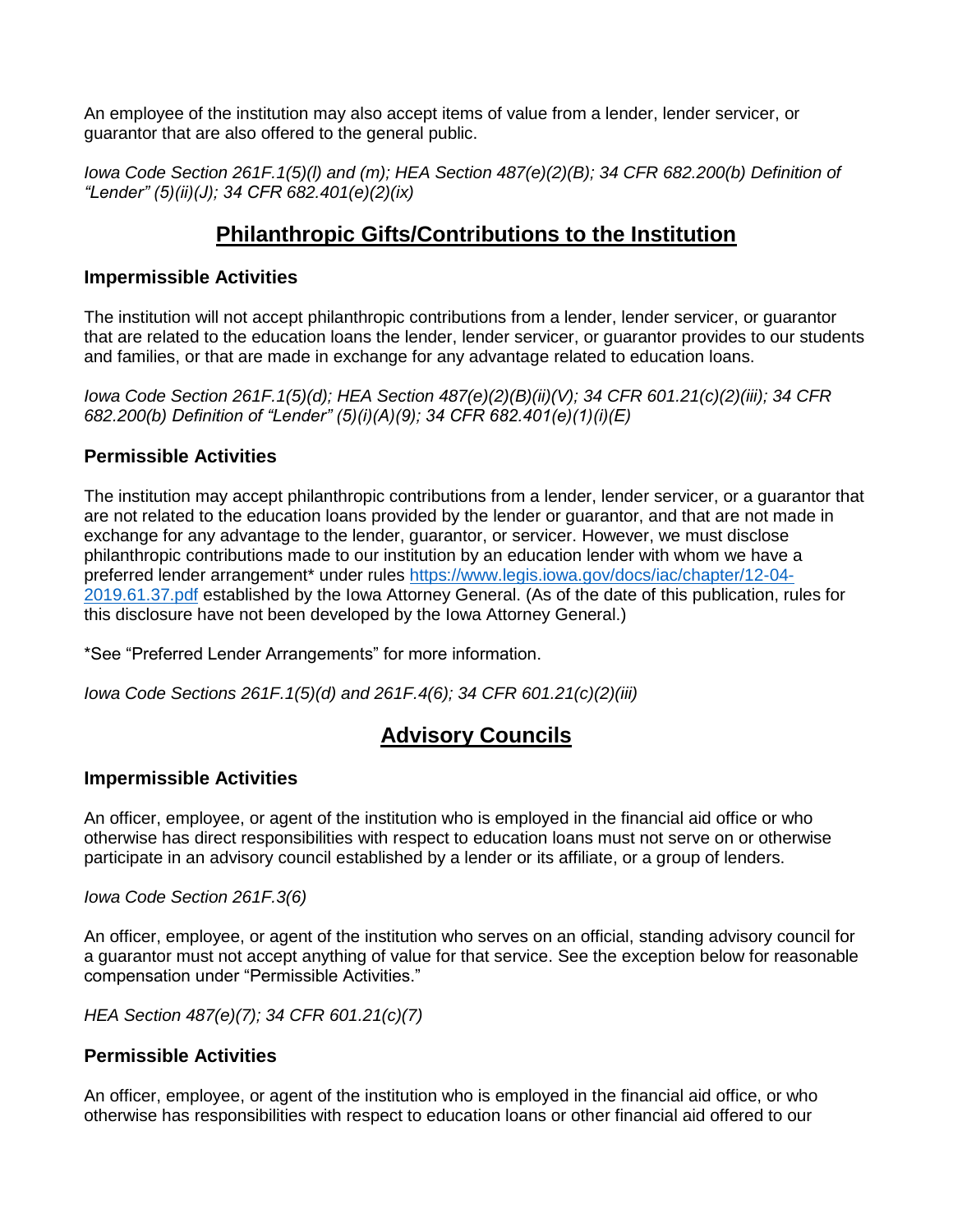students and their families may serve on an official, standing advisory council for a guarantor, including an Iowa College Student Aid Commission advisory council or task force, and be compensated for reasonable expenses incurred in that service.

Expenses are considered reasonable if they meet the standards of and are paid according to a State government reimbursement policy that governs the entity offering reimbursement. If no State government reimbursement policy applies to the entity which offers reimbursement, expenses are reasonable if they meet the standards of and are paid according to applicable Federal cost principles.

### *34 CFR 601.21(c)(7); 34 CFR 668.16(d)(2)(ii); 34 CFR 682.401(e)(2)(vi)*

An officer, employee or agent of the institution may respond to any lender who seeks advice from the institution or groups of institutions by telephone, electronically, or in a meeting, about improving products or services for borrowers. However, the institution may not accept any gift or compensation for responding to the lender including, but not limited to, transportation, lodging, or related expenses.

*Iowa Code Section 261F.3(6)*

### **Boards of Directors**

### **Impermissible Activities**

#### *Lender, Lender Servicer, and Guarantor*

An employee or agent of the institution who is employed in the financial aid office must not serve on or otherwise participate in the board of directors of a lender, lender servicer, or guarantor.

An employee or agent of the institution who is not employed in the financial aid office but who has responsibility with respect to education loans must not serve on or otherwise participate in the board of directors of a lender, lender servicer, or guarantor, unless we have a written conflict of interest policy.

This institution has a written conflict of interest policy for this purpose. See below under "Permissible Activities" for more information about the content of that policy.

*Iowa Code Sections 261F.3(7)(a)(1) and (2); 34 CFR 601.21(c)(3)(i) and (ii)*

#### *Institutional Boards of Directors or Trustees*

No officer, employee, or agent of a lender, lender servicer, or guarantor may serve on this institution's board of directors or trustees, unless we have a written conflict of interest policy.

This institution has a written conflict of interest policy for this purpose. See below under "Permissible Activities" for more information about the content of that policy.

*Iowa Code Sections 261F.3(7)(a)(3); 34 CFR 601.21(c)(3)(iii)*

### **Permissible Activities**

#### *Lender, Lender Servicer, and Guarantor*

An employee or agent of the institution who is not employed in the financial aid office and who has no responsibility with respect to education loans may serve unrestricted and be compensated for service on the board of directors of a lender, lender servicer, or guarantor.

An employee or agent of the institution who is not employed in the financial aid office but who has responsibility with respect to education loans may serve on the board of directors of a lender, lender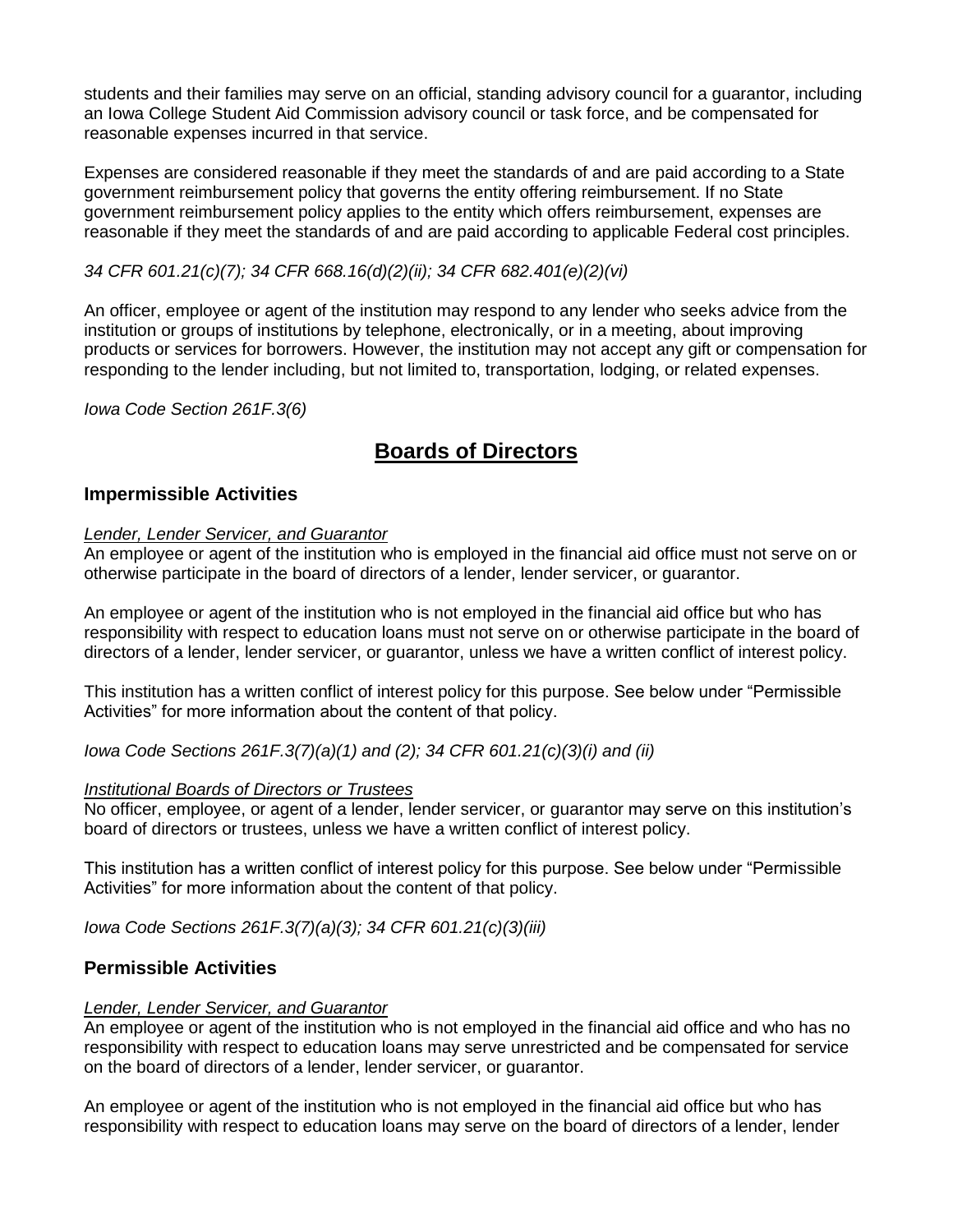servicer, or guarantor, and be compensated for that service, if the institution has a written conflict of interest policy. Our conflict of interest policy specifies that an officer or agent of the institution who is serving on such a board of directors must not participate in any decision of the board with respect to any transaction regarding education loans.

*Iowa Code Section 261F.3(7)(a)(1) and (2); 34 CFR 601.21(c)(3)(i)*

### *Institutional Board of Directors and Trustees*

The institution may permit an officer, employee, or agent of a lender, lender servicer, or a guarantor to serve as a member of our board of directors or trustees if we have a written conflict of interest policy. The institution has a conflict of interest policy for this purpose. Our conflict of interest policy includes all of the following:

- A prohibition against the participation of such a member in any decision regarding education loans offered to our students or their families,
- Procedures to be followed when such a member's personal or business interests in education loans may be advanced by an action of the board of directors or trustees, and
- A prohibition against the participation of such a member in any decision to approve any transaction where such conflicting interests may be advanced.

*Iowa Code Sections 261F.3(7)(a)(3) ; 34 CFR 601.21(c)(3)(iii)*

# **Bundling of Private Loans**

### **Impermissible Activities**

The institution's financial aid staff will not bundle (i.e., package) a private education loan in a student's financial aid award, except under certain conditions. See "Permissible Activities" below for more information about acceptable conditions for private loan bundling.

*Iowa Code Section 261F.5(2)*

### **Permissible Activities**

The institution's financial aid staff may bundle (i.e., package) a private education loan in a student's financial aid award under any one of the following conditions:

- The borrower is ineligible for additional funding
- The borrower has exhausted the limits of his or her eligibility for Title IV loans (Federal Perkins, Stafford, and, as applicable, parent or Grad PLUS)
- The borrower has not filled out a Free Application for Federal Student Aid (FAFSA)
- The borrower does not desire, or refuses to apply for, a Title IV loan (including a parent PLUS loan)
- The borrower has had the benefits of federal grants and federal loans explained to him or her

The bundling of a private education loan will be clearly and conspicuously disclosed to the borrower, in a manner that distinguishes them from loans made under Title IV of the HEA, prior to the borrower's acceptance of the financial aid package.

*Iowa Code Section 261F.5(2); 34 CFR 601.11(c)*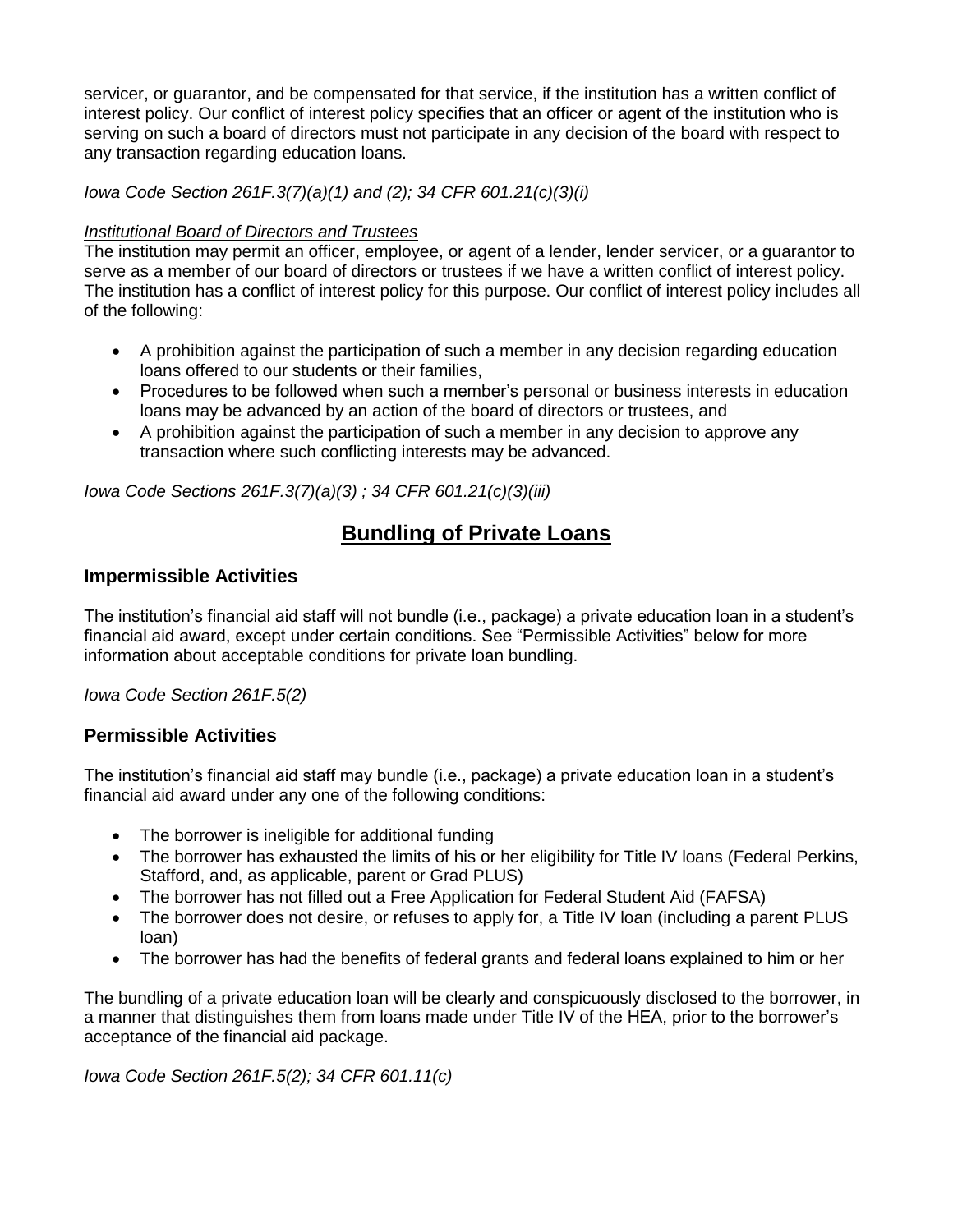# **Choice of Lender**

### **Impermissible Activities**

Regardless of whether this institution maintains a preferred lender arrangement for education loans, our financial aid office will not:

- Refuse to certify or delay certification of an education loan based on a borrower's selection of a lender or guarantor
- Assign a first-time borrower's education loan to a particular lender through award packaging or other methods

*34 CFR 601.21(c)(4)*

# **Consulting and Contractual Arrangements**

### **Impermissible Activities**

An officer, employee, or agent of the institution who is employed in the financial aid office or who otherwise has responsibilities with respect to education loans will not accept from any lender or its affiliate any fee, payment, or other financial benefit as compensation for any type of consulting arrangement or other contract to provide services to or on behalf of the lender. A prohibited financial benefit includes the opportunity to purchase stock.

*Iowa Code Section 261F.3(3); 34 CFR 601.21(c)(3)*

### **Permissible Activities**

An officer, employee, or agent of the institution who is not employed in the financial aid office and who has no responsibilities with respect to education loans may accept compensation from a lender for a consulting arrangement or other contract to provide services to or on behalf of a lender.

*Iowa Code Section 261F.3(3); 34 CFR 601.21(c)(3)*

# **Loan Counseling**

### **Permissible Activities**

The institution may request and accept services from a lender or guarantor in conducting initial (i.e., entrance) and exit loan counseling for our students (including in-person counseling or on-line counseling resources), provided:

- Institutional staff is in control of the counseling. To be considered "in control of the counseling," staff must review and approve the content of the counseling and provide oversight over how the counseling is conducted.
- The lender or guarantor does not promote a specific lender's products or services.

Counseling materials that the institution accepts from a lender or guarantor must disclose the identity of the entity that assisted in preparing or providing the materials, and must not be used to promote the lender's or guarantor's education loan or other products. A guarantor's materials may promote benefits provided under other federal and state programs that the guarantor administers.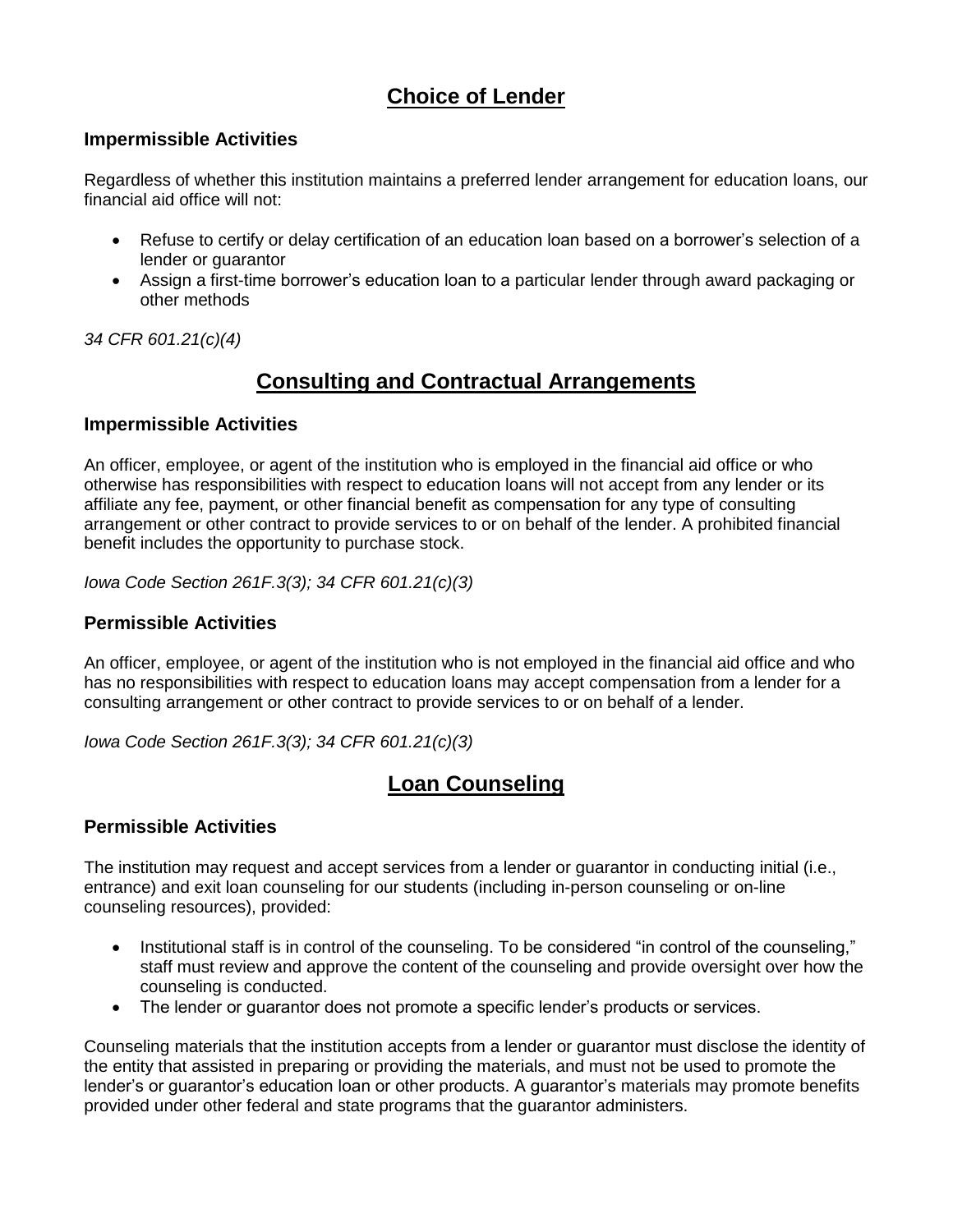*Iowa Code Section 261F.4(5)(a); 34 CFR 601.21(c)(2)(iii)(D); 34 CFR 601.21(c)(6)(ii); 34 CFR 682.200(b) Definition of "Lender" (5)(i)(10) and (5)(ii)(B); 34 CFR 682.401(e)(2)(i); Federal Register dated October 28, 2009, p. 55631*

# **Loan Terms and Conditions**

### **Impermissible Activities**

The institution will not request or accept from any lender an offer of funds to be used for private education loans, including funds for an opportunity pool loans (see the separate definition of opportunity pool loans below), in exchange for the institution's promise to provide the lender with any of the following:

- A specified number of education loans
- A specified education loan volume
- A preferred lender arrangement

### *34 CFR 601.21(c)(5)*

The institution will not place a lender on a preferred lender list (PLL), or provide that lender with preferred placement on the PLL, in exchange for benefits the lender provides to the institution or to our students in connection with a different type of loan.

*Iowa Code Section 261F.6(4)*

### *Opportunity Pool Loans*

An opportunity pool means a private education loan made by a lender to a student attending this institution or a student's family member that this institution guarantees in any manner or that involves the institution directly or indirectly paying points, premiums, payments, additional interest, or other financial support to the lender for the purpose of that lender extending credit to the borrower.

*Iowa Code Section 261F.3(5); 34 CFR 601.21(c)(5)(ii)*

### **Permissible Activities**

The institution may solicit or accept from any lender an offer of funds to be used for private education loans (including opportunity pool loans), if it is **not** provided in exchange for a promise that the institution will deliver to the lender a specified number of loans or loan volume, or place that lender on the institution's preferred lender list.

### *Iowa Code Section 261F.3(5); HEA Section 487(e)(5); 34 CFR 601.21(c)(5)(ii)*

The institution may solicit and accept the following favorable education loan terms and conditions on behalf of our student and parent borrowers:

- A reduced origination fee
- A reduced interest rate
- Payment of the federal default fee on a Stafford or PLUS loan made under the FFELP (Note: Federal law prohibits the making of new loans under the FFELP effective July 1, 2010)
- Benefits offered to a borrower under a repayment incentive program that requires, at minimum, one or more scheduled payments to receive or retain the benefit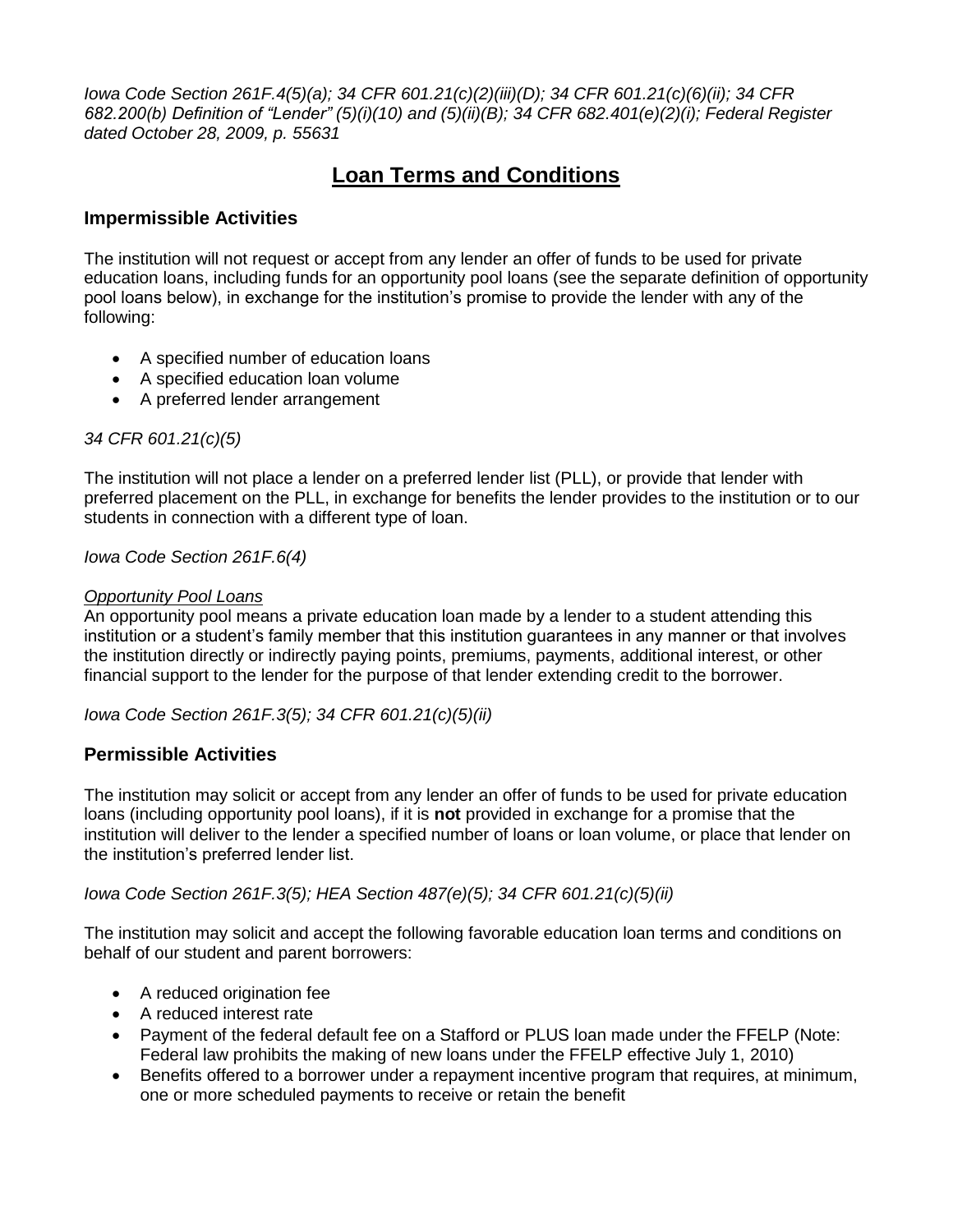- Benefits under a loan forgiveness program for public service or other targeted purposes approved by:
	- o The Iowa Attorney General for a private loan forgiveness program
	- o The U.S. Department of Education for a federal loan forgiveness program

An *employee* of the institution may accept favorable terms, conditions, and borrower benefits on an education loan if the terms, conditions, and benefits on the employee's loan are comparable to those provided to all of our students.

*Iowa Code Section 261F.1(5); 34 CFR 601.21(c)(2)(iii)(C); 34 CFR 682.200(b) definition of lender (5)(ii)(I);*

### **Meals, Refreshments, and Receptions**

### **Impermissible Activities**

See the definition of "Gift" for information about cases when meals, refreshments, or other hospitality is considered a prohibited gift.

### **Permissible Activities**

The institution's employees and agents may accept from any lender or guarantor food and refreshments that are reasonable in cost and are offered as an integral part of a training session or conference that is designed to contribute to the professional development of our employees or agents. The food and refreshment sponsored by the lender or guarantor must be offered to all who attend the training session or conference.

Our employees and agents may attend a lender- or guarantor-sponsored reception for which food and refreshments are provided, so long as the reception is a general gathering that is held in conjunction with a training session or conference and is open to all attendees.

In addition, the institution's employees and agents may accept from a guarantor food and refreshments that are reasonable in cost and provided in connection with other workshops and forums the agency uses to fulfill its guaranty agency responsibilities.

*Iowa Code Section 261F.1(5)(b); HEA Section 487(e)(2)(B)(ii)(II); 34 CFR 601.21(c)(2)(iii)(B); Federal Register, Vol. 72, No. 211, November 1, 2007, p. 61981*

### *Prudent Person Test*

Employees of the institution who participate in the planning of a student-aid related training session or conference will ensure that food and refreshments sponsored by a lender or guarantor is reasonable in cost by applying the "prudent person test." In other words, the cost per person for the sponsored event must not exceed the cost that would be incurred by the prudent person under the circumstances at the time the decision was made to incur the cost. The burden of proof will be, in part, on event managers to show that costs are consistent with the normal per-person cost of the event.

*November 1, 2007, Federal Register, Vol. 72, No. 211, p. 61981*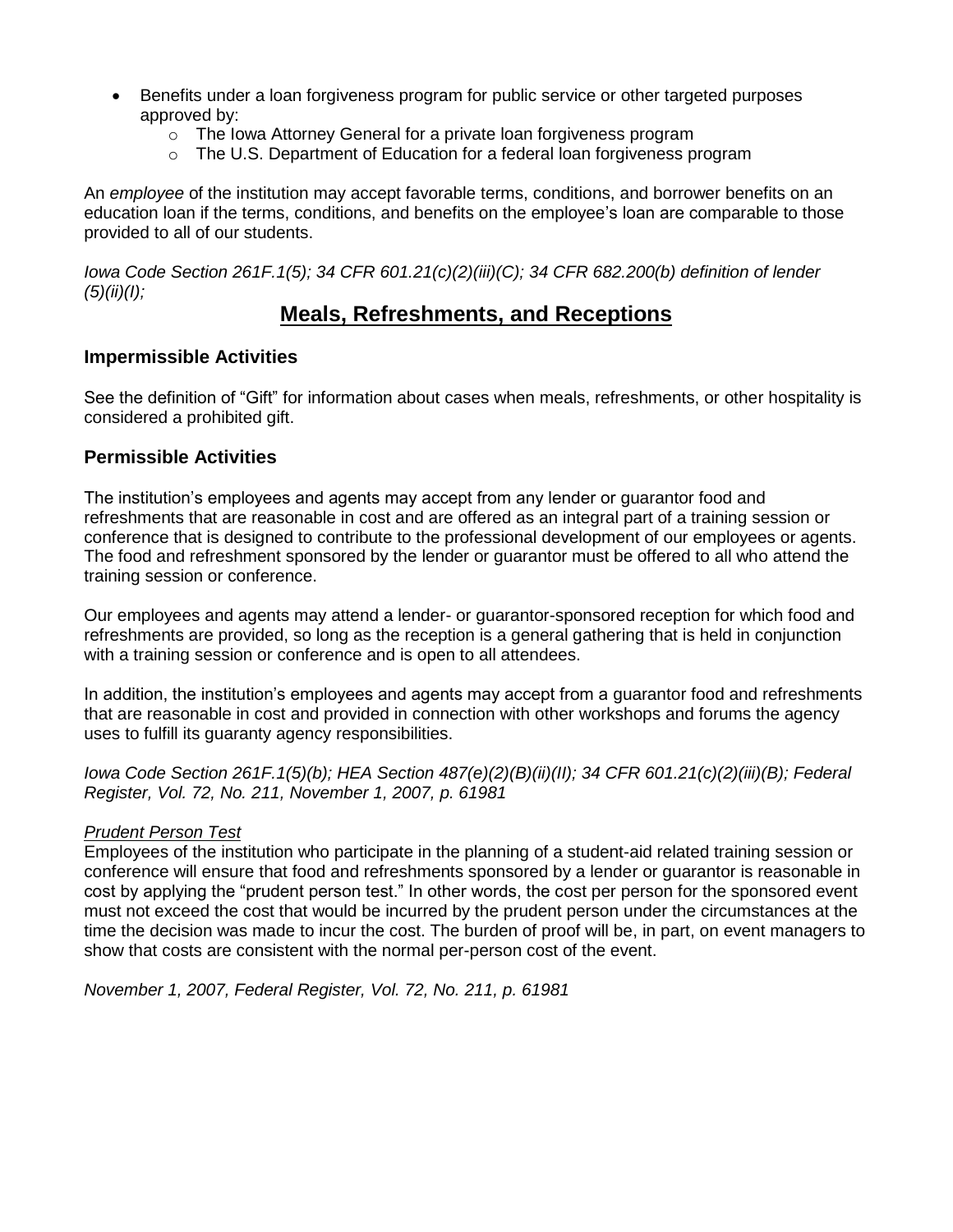# **Misleading Identification of Institutional Employees**

### **Impermissible Activities**

The institution will not permit a lender's or guarantor's employee or agent to be identified as an institutional employee, representative, or agent.

*Iowa Code Section 261F.4(2)*

# **Payment of Education Loan Costs**

### **Permissible Activities**

The institution may make principal or interest payments on an education loan to lower costs for our borrowers.

### *Impact on Our Cohort Default Rate*

If an owner, agent, contractor, employee, or other entity or individual affiliated with the institution makes a payment to prevent default on a Stafford loan, or a Consolidation loan that repaid a Stafford loan, during the period for which our cohort default rate is calculated, that loan is considered to be in default and counts against our cohort default rate notwithstanding the payment.

*Iowa Code Section 261F.3(7)(b); 34 CFR 668.183(c)(1)(iii); USDE Cohort Default Rate Guide, Chapter 2, p. 2-1.9*

### **Preferred Lender Arrangements**

### *Definition*

A preferred lender arrangement is an arrangement or agreement between the institution or an institution-affiliated organization\* and a lender that provides education loans to our students and their families in which we or our affiliated organization recommends, promotes, or endorses the lender's education loan product.

There are two conditions that must be met in order for a preferred lender arrangement to exist between a lender and this institution or an institution-affiliated organization\*:

- A lender provides or issues education loans to our students or their families, and
- We, or an institution-affiliated organization\*, recommends, promotes, or endorses the lender's education loan products.

A preferred lender arrangement does not require a written or verbal agreement, nor is a preferred lender arrangement confined to only cases in which the lender is included on a preferred lender list.

*Iowa Code Section 261F.1(8); 34 CFR 601.2; Federal Register dated July 28, 2009, p. 37436; Federal Register dated October 28, 2009, p. 55630*

A preferred lender arrangement does **not** include any of the following:

- Federal Direct loans
- Federal Perkins loans

*Iowa Code Section 261F.1(8)*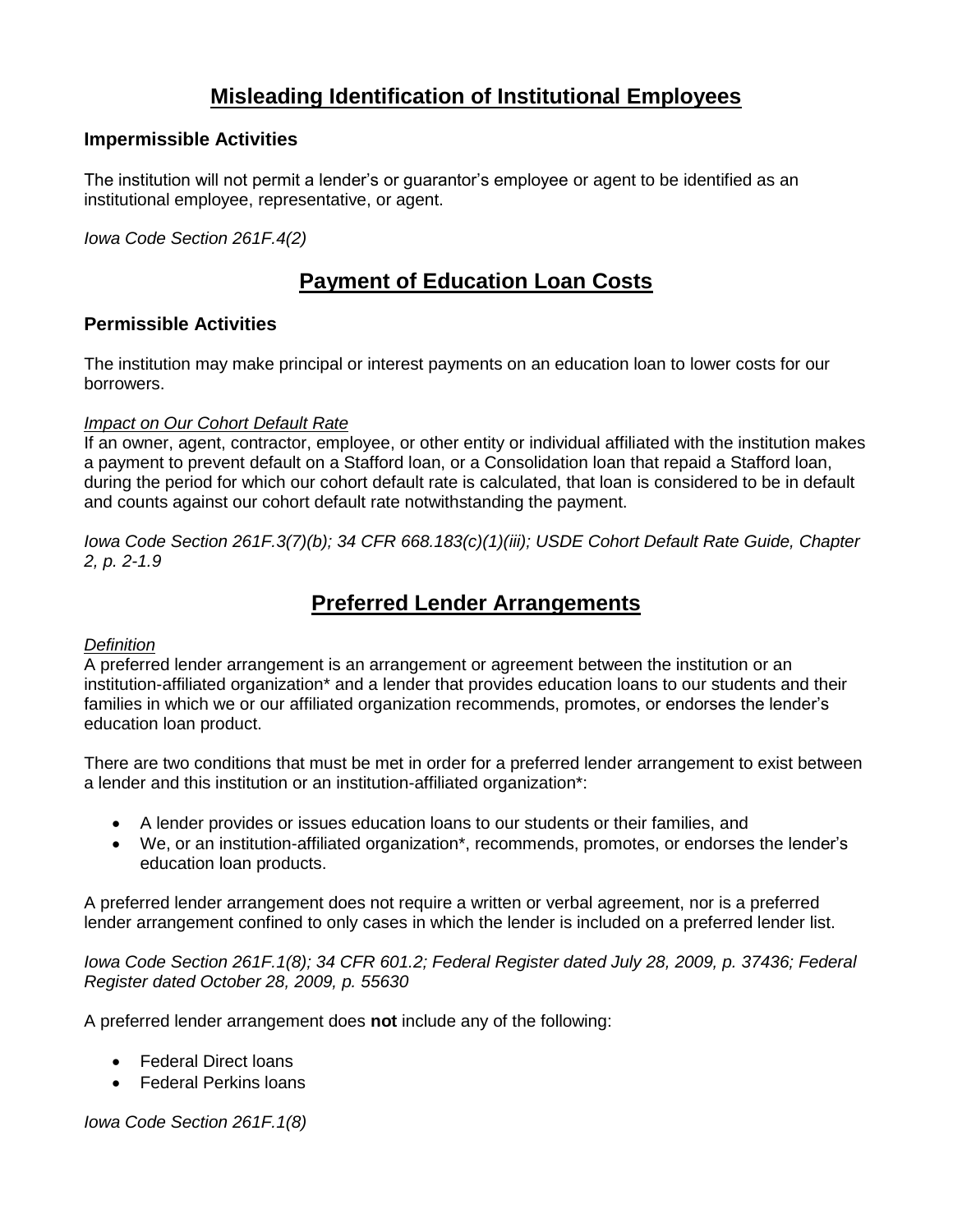The identity of any private lender with whom the institution or an institution-affiliated organization\* have a preferred lender arrangement will be displayed on all information and documentation related to the lender's loans.

*34 CFR 601.12(b)*

For any year in which the institution has a preferred lender arrangement, we will annually compile and make available for students attending the institution and their families a list of the specific education loan lenders that the institution recommends, promotes, or endorses.

*34 CFR 668.14(b)(28)*

\*See "Introduction" for more information about an "institution-affiliated organization."

### **Preferred Lender Lists**

### *(Applicable to the institution, an any institution-affiliated organization\*, that has a preferred lender arrangement for education loans.)*

A preferred lender list (PLL) is a list of education loan lenders which the institution recommends, promotes, or endorses, and with which we have a preferred lending arrangement.

### **Impermissible Activities**

The institution's PLL will not include less than three unaffiliated lenders (see the paragraph immediately below for an exception). For this purpose, a lender is affiliated with another lender if any of the following applies:

- The lenders are under the ownership or control of the same entity or individuals
- The lenders are wholly or partly owned subsidiaries of the same parent company
- The directors, trustees, or general partners, or individuals exercising similar functions, of one of the lenders constitute a majority of the persons holding similar positions with the other lender

#### *Iowa Code Sections 261F.1(9) and 261F.6(1)(b)*

If we initially meet the preferred lender list requirement of including a minimum of three unaffiliated lenders, we may be later notified that one or more of those lenders has decided to discontinue making loans to our students and parents. The USDE and the Iowa Attorney General will take such circumstances, over which we have no control, into consideration in determining our compliance with the requirement that we maintain at least three unaffiliated lenders on our preferred lender list.

#### *U.S. Department of Education Dear Colleague Letter GEN-08-06*

A PLL will not include lenders that have offered, or have offered in response to our solicitation, financial or other benefits to the institution in exchange for inclusion on the PLL, or a promise that the institution or its students will send a certain number of loan applications to the lender.

#### *Iowa Code Sections 261F.6(1)(c)*

Our financial aid office will not use a PLL to do any of the following:

Require a prospective borrower to use a lender on our PLL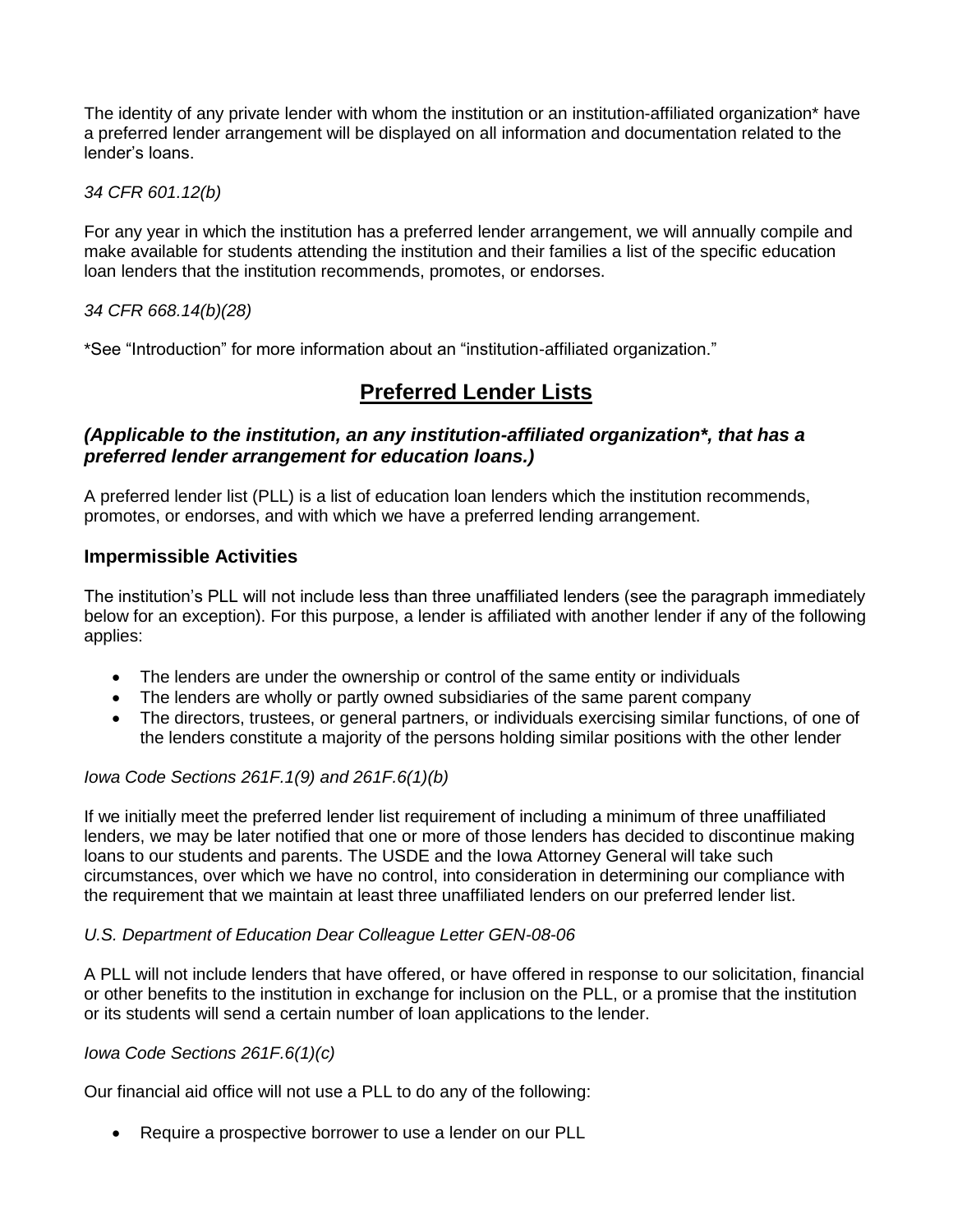- Deny or otherwise impede a borrower's choice of lender
- Assign a first-time borrower's loan to a particular lender through award packaging or other methods
- Refuse to certify a loan or cause unnecessary certification delays for a borrower who selects a lender that does not appear on our PLL

*Iowa Code Sections 261F.6(1)(a) and 261F.6(2)(c), (d), and (e); 34 CFR 601.10(d)(1)(iii); 34 CFR 601.10(d)(5); 34 CFR 601.21(c)(4)*

# **Preferred Lender List Alternatives**

### **Permissible Activities**

The institution's financial aid office is not required to maintain a preferred lender list for education loans, and is permitted to provide no information to education loan borrowers about lenders.

Other acceptable alternatives to a preferred lender list appear below. These alternatives are not considered a preferred lender list or preferred lending arrangement:

- If the institution desires to compile a preferred lender list but is unable to identify at least three unaffiliated lenders that will make loans to its students or parents sufficient to meet the requirements of a preferred lender list, we may provide the names of all of the lenders that have indicated that they would provide loans to our students and their parents. In providing this information, we will make it clear that we do not endorse the lenders, and provide a clear statement that the borrower may choose to use any lender that will make loans to the borrower for attendance at this institution.
- We may provide a neutral, comprehensive list of lenders that have made loans to our students or parents in the past three to five years (or some other period) and that have indicated that they would continue to make loans to our students. We may provide contact information for the lender, and comparative information about the terms and conditions of loans offered by the lender. We will not provide any additional information about the lender, including, for example, the percentage of loans made to our students by a particular lender. We will make it clear that we do not endorse the lenders, and that the borrower can choose to use any lender that will make loans to the borrower for attendance at this institution.
- We may refer a prospective private education loan borrower to a Web site developed by a third party that contains a neutral, comprehensive list of private education lenders and the loan products each lender offers. We will ensure that the list provided on such a Web site is broad in scope, does not endorse or recommend any of the lenders on the list and the lenders on the list do not either pay the third party who maintains the Web site for placement on the list or pay the third party a fee based on any loan volume generated.

*U.S. Department of Education Dear Colleague Letter GEN-08-06; Federal Register, Vol. 74, No. 207, October 28, 2009, p. 55630.*

# **Publications**

### **Impermissible Activities**

The institution will not permit a lender with which it has a preferred lender arrangement\* to prepare any of our materials related to education loans, with exceptions permitted by law and noted below under "Permissible Activities."

\*See "Preferred Lender Arrangements" for more information.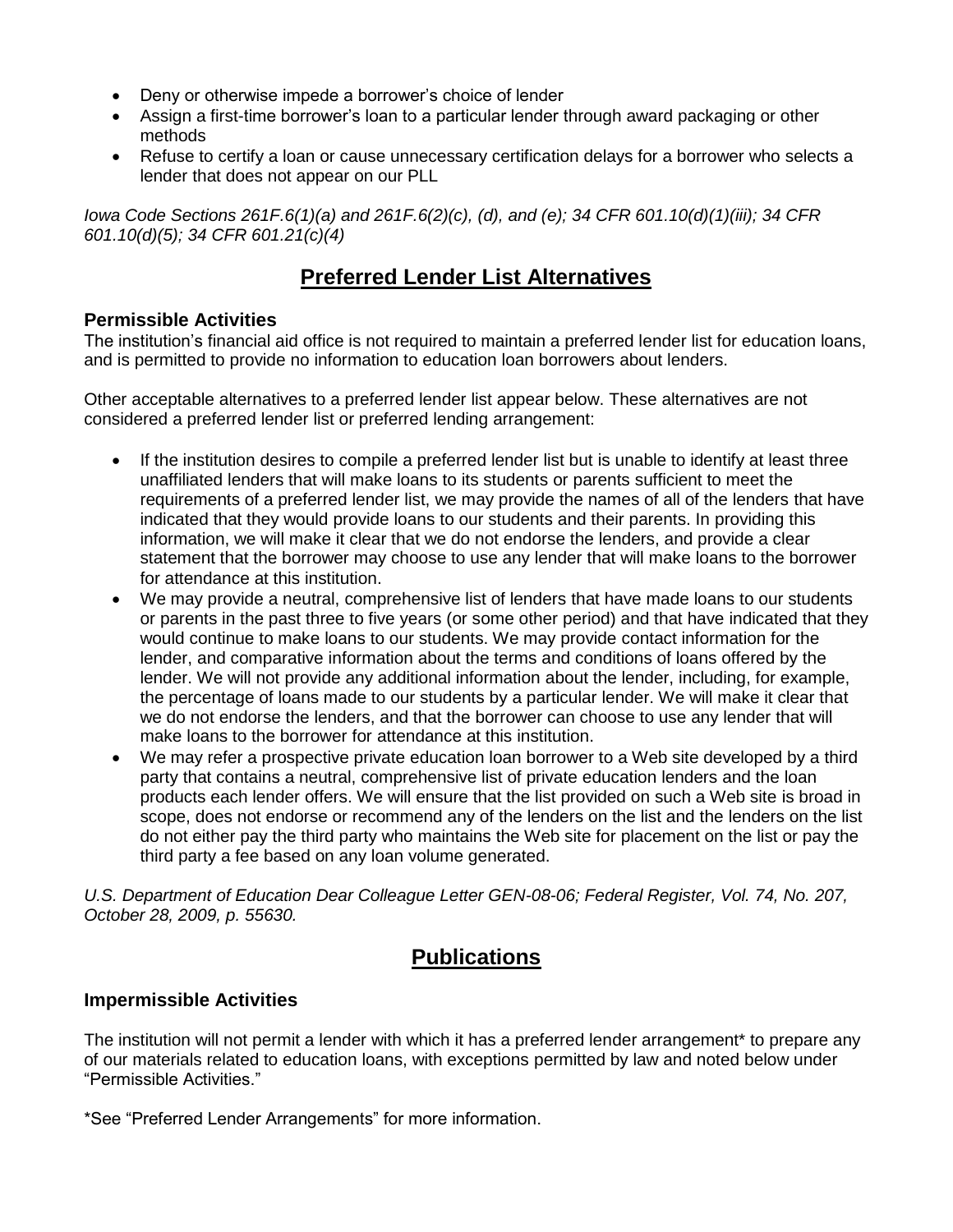*Iowa Code Section 261F.4(3) and (5)(a)*

The institution will not permit a lender or guarantor to print and distribute our catalogue and other noncounseling or non-student financial aid-related materials at reduced or no cost.

*34 CFR 682.200(b) definition of lender (5)(iii)(C); 34 CFR 682.401(e)(3)(iii)*

We will not permit a lender to use our name, emblem, mascot, logo, other words, pictures or symbols readily identified with the institution in the marketing of private education loans to our students or parents in a way that implies that the institution endorses the lender's private education loans or that the loan is offered or made by this institution. We may allow the use of our name if it is part of the lending institution's name.

*Iowa Code Section 261F.4(4); 34 CFR 601.12(a)*

### **Permissible Activities**

The institution may request and accept, free of charge, student aid, financial literacy, debt management, default prevention, or default aversion materials and publications from a lender or a guarantor. We may also request and accept initial (i.e., entrance) and exit loan counseling materials and services from any lender or guarantor (see "Loan Counseling" for additional information).

*Iowa Code Sections 261F.1(5)(a) and 261F.4(5)(a); 34 CFR 601.21(c)(2)(iii)(A) and (D); 34 CFR 601.21(c)(6)(ii)*

### **Revenue-Sharing Arrangements**

### **Impermissible Activities**

The institution or an agent of the institution will not solicit or accept a fee, revenue- or profit-sharing, or other material benefit provided by a lender that issues education loans to our students or their families in exchange for the institution recommending the lender or the lender's education loan products.

*Iowa Code Sections 261F.1(11) and 261F.3(4); 34 CFR 601.21(c)(1)*

### **Staffing Assistance**

### **Impermissible Activities**

The institution will not permit any lender to staff our financial aid offices or call center, except on a short-term, non-recurring, emergency basis.

*Iowa Code Section 261F.4(5)(b); 34 CFR 601.21(c)(6)*

The institution will not permit a guarantor to staff our financial aid offices or call center under any circumstances.

*HEA Section 428(b)(3)(C)*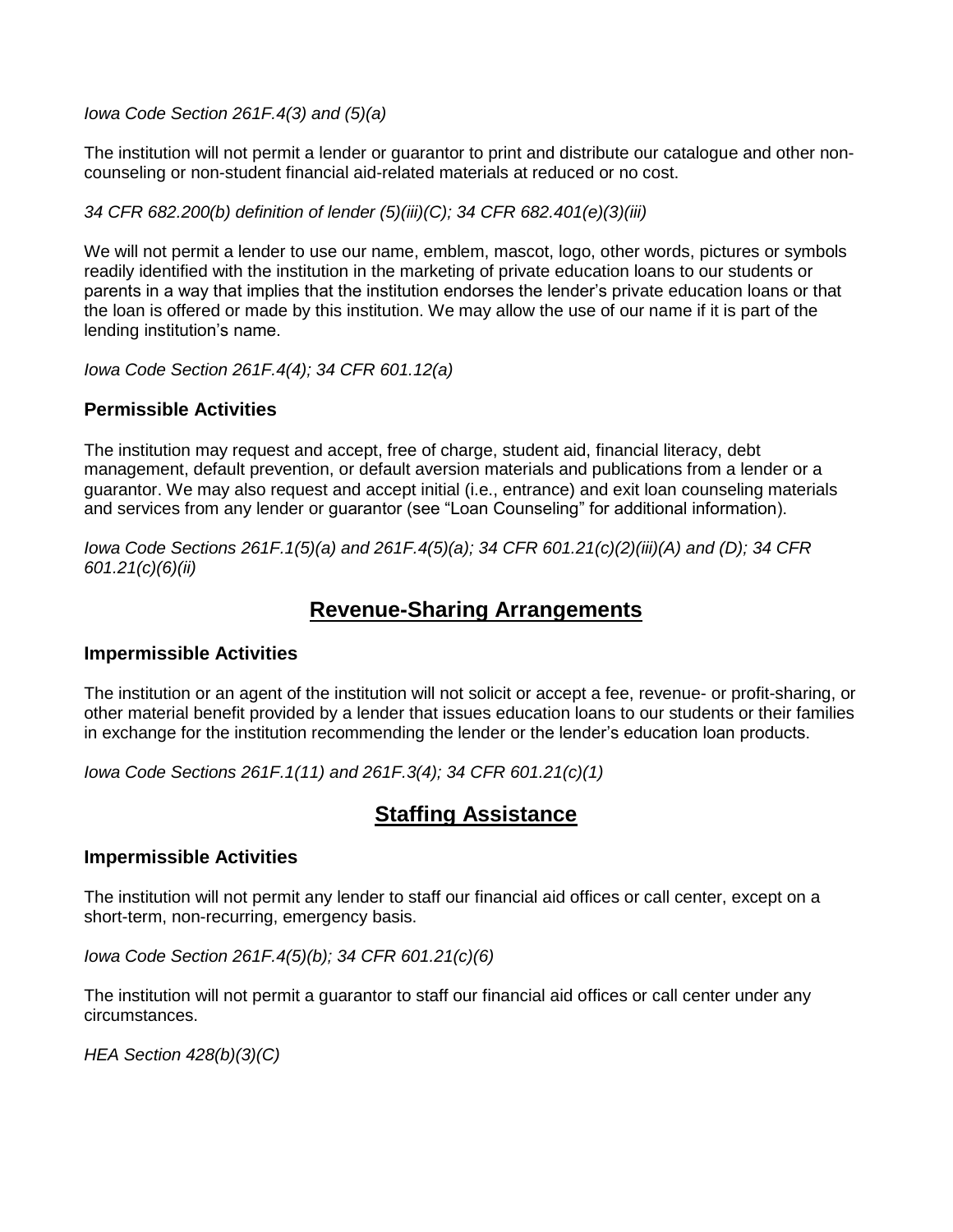### **Permissible Activities**

The institution may permit a lender to staff our financial aid offices or call center on a short-term, nonrecurring, emergency basis.

For this purpose, "emergency" is defined as:

- A State-designated natural disaster
- A Federally-declared natural disaster (identified by the Federal Emergency Management Agency on its website at www.fema.gov)
- A Federally-declared national disaster
- Another localized disaster or emergency approved by the Iowa Attorney General and the USDE

*Iowa Code Sections 261F.4(3) and 261F.4(5)(b); 34 CFR 601.21(c)(6)(iii)*

### **State Education Grants, Scholarships, & Financial Aid Funds**

### **Permissible Activities**

The institution may accept Iowa grants, scholarships, and other state-based financial aid funds administered by the Iowa College Student Aid Commission under Iowa Code Chapter 261.

*Iowa Code Section 261F.1(5)(e); 34 CFR 601.21(c)(2)(iii)(F)*

# **Student Aid Related Programs**

### **Permissible Activities**

The institution may request and accept from any lender or guarantor standard materials, activities, and programs, including workshops and training, related to student aid outreach, financial literacy, debt management, default prevention and aversion, or educational counseling that are designed to improve the lender or guarantor's services.

The lender or guarantor that provides any materials to us must disclose its identity in the materials that it assists in preparing or providing, and the lender's or guarantor's materials must not promote its student loan or other products. A guarantor may promote benefits provided under other Federal or State programs the guarantor administers.

The institution may also accept services that a guarantor must perform to meet its obligations to administer other Federal and State education programs.

*Iowa Code Section 261F.1(5)(a) and 261F.4(5)(a); 34 CFR 601.21(c)(2)(iii)(A); November 1, 2007, Federal Register, Vol. 72, No. 211, pp. 61982*

### **Technology**

### **Impermissible Activities**

The institution and its affiliated organization(s) will not accept from a lender or a guarantor either of the following at below market rental or purchase cost:

• Computer hardware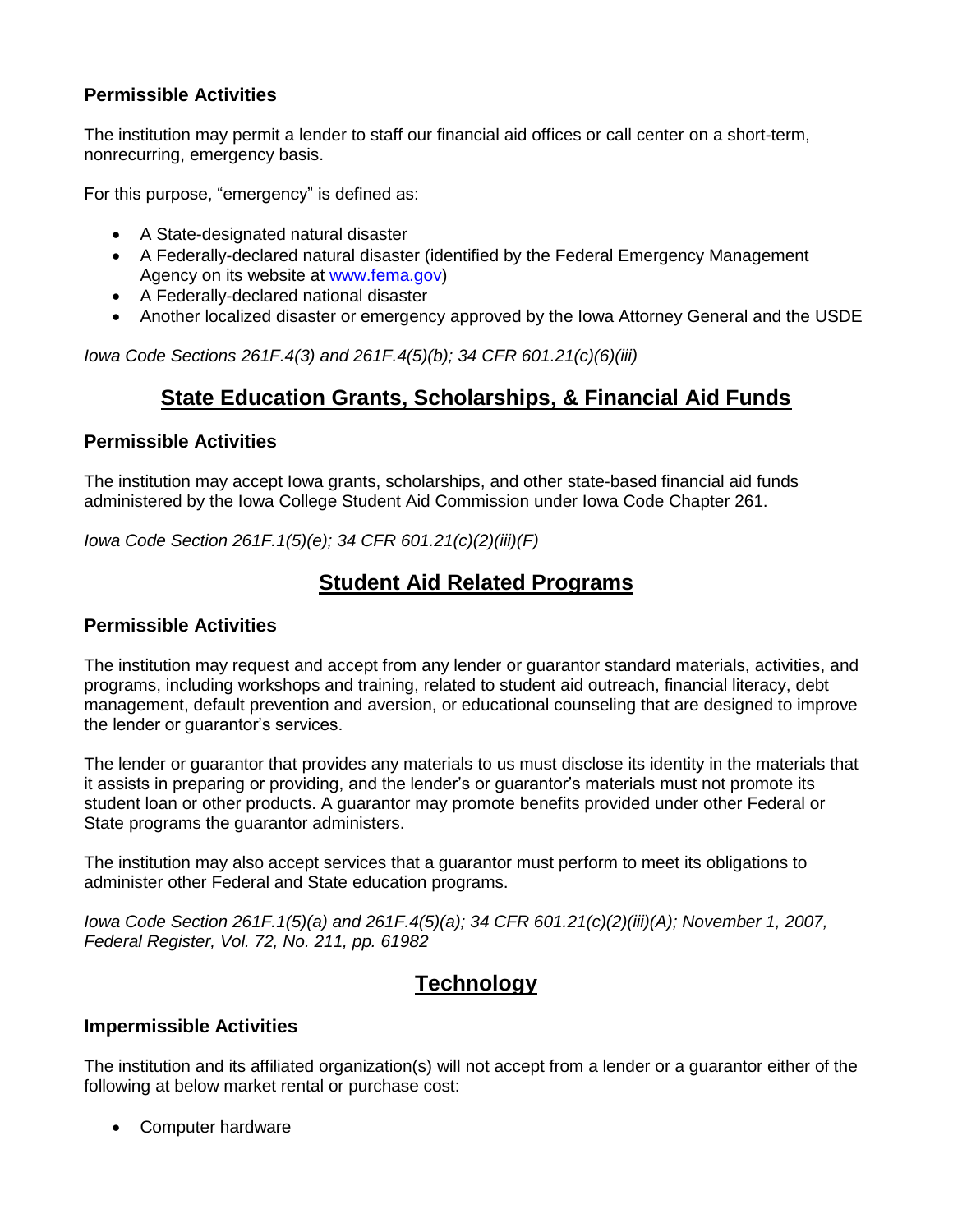Computer software that is unrelated to education loan processing or financial aid

*Iowa Code Section 261F.1(5)(f); HEA Section 435(d)(5); 34 CFR 682.200(b) Definition of "Lender" (5)(iii); 34 CFR 682.401(e)(3)(iii)*

The institution will not accept free data transmission services from any lender or guarantor that is unrelated to electronic loan processing or, for federal student loans, student status confirmation data.

*Iowa Code Section 261F.1(5)(f); 34 CFR 682.200 Definition of "Lender" (b)(5)(ii)(D); 34 CFR 682.401(e)(2)(vii)*

### **Permissible Activities**

The institution may accept, free of charge, any of the following from a lender or a guarantor:

- Financial aid related software
- Loan processing data transmission services
- A toll-free telephone number to obtain information about education loans

The institution may also accept free student status confirmation data processing services for federal student loans from a lender or guarantor.

*Iowa Code Section 261F.1(5)(f); 34 CFR 682.200(b) Definition of "Lender" (5)(iii)(C); 34 CFR 682.401(e)(3)(iii)*

# **Training**

### **Impermissible Activities**

The institution and an institution-affiliated organization will not accept payment of training or conference registration, travel or lodging costs from any lender or guarantor.

*Iowa Code Section 261F.1(5); 34 CFR 601.21(c)(2)(ii)*

### **Permissible Activities**

The institution may request and accept, free of charge, from any lender or guarantor standard materials, activities, and programs, including workshops and training, that are designed to improve the lender or guarantor's services or contribute to the professional development of our financial aid office staff relative to financial aid administration, student aid outreach, financial literacy, debt management, default prevention and aversion, and educational counseling.

*Iowa Code Section 261F.1(5)(a); HEA Section 487(e)(2)(B)(ii); HEA Section 487(e)(6)(B)(i); 34 CFR 682.401(e)(2)(ii), (iii) and (iv); 34 CFR 601.21(c)(2)(iii)(A); 34 CFR 601.21(c)(6)(i)*

# **Travel and Lodging**

### **Impermissible Activities**

An officer, employee, or agent of the institution who is employed in the financial aid office or who otherwise has education loan responsibilities will not request or accept lodging or travel costs from a lender or lender servicer, or a guarantor, except as provided below.